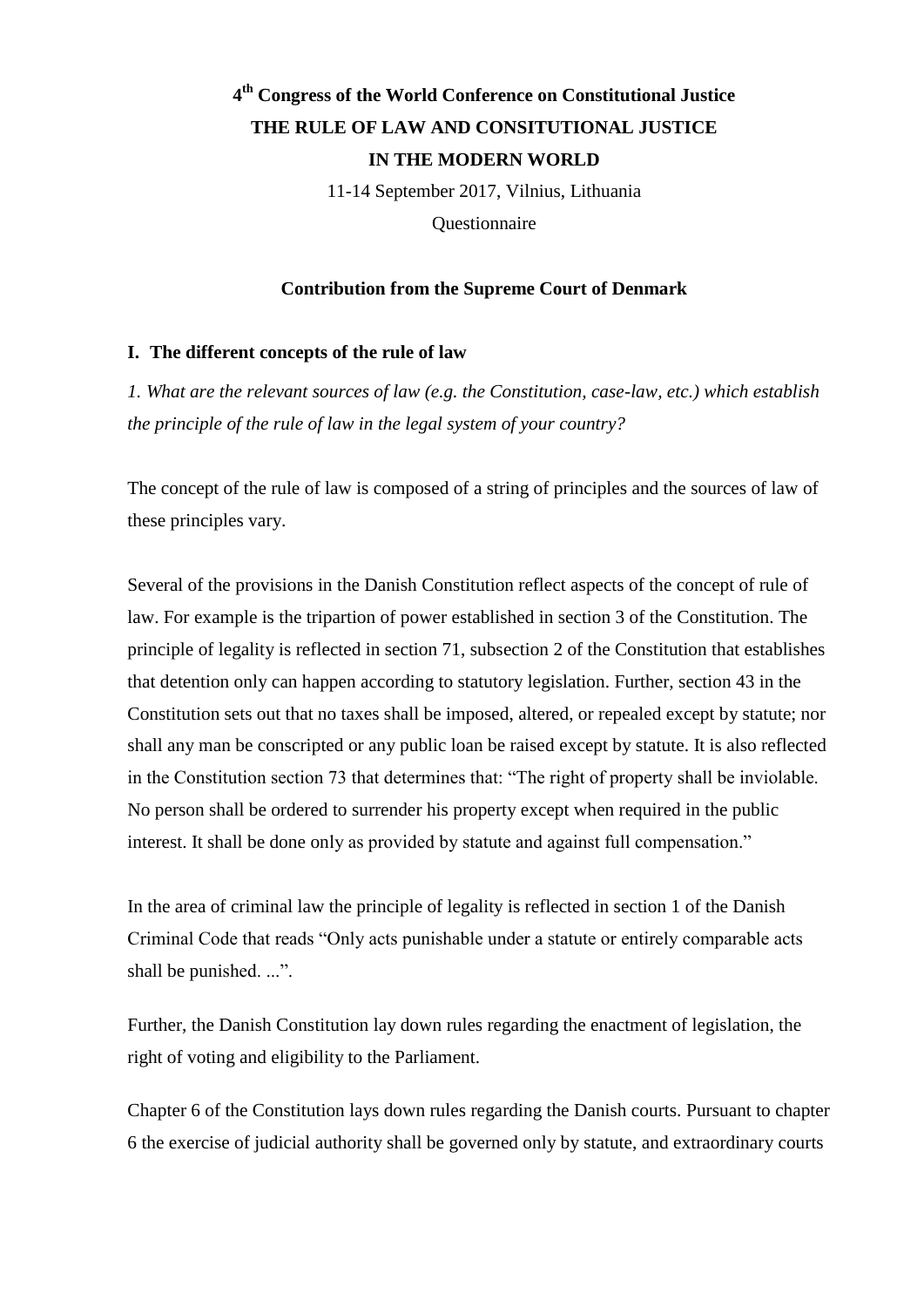of justice with judicial authority cannot be established. Further, the administration of justice shall always remain independent of administrative authority, and rules to this effect shall be laid down by statute. The courts of justice shall be empowered to decide any question relating to the scope of the executive's authority. In the performance of their duties, the judges shall be governed solely by the law. Judges shall not be dismissed except by judgement, nor shall they be transferred against their will, except in cases in which a rearrangement of the courts of justice is made. In the administration of justice all proceedings shall to the widest possible extent be public and oral, and laymen shall participate in criminal proceedings. The cases and the form in which such participation shall take place, including which cases shall be tried by jury, shall be provided for by statute.

The Administration of Justice Act lays down procedural rules ensuring the uniformity, transparency, proportionality and predictability of the court process of both criminal and civil cases.

Some of the principles that constitute the rule of law are also established through judicial practice that has become a binding custom. In the area of administrative law the principles of legality and equality and the prohibition of arbitrariness are established through judicial practice, but also supplemented by legislation for example on legal incapacity in the Public Administration Act.

The right of the courts to review the constitutionality of acts is not provided in the Constitution but considered to be a custom at constitutional level. As a result, this competence cannot be reduced or abolished by statute.

# \* \* \* *2. How is the principle of the rule of law interpreted in your country? Are there different concepts of the rule of law: formal, substantive or other?*

The concept of the rule of law ('Retsstatsprincippet') has not been described and debated amongst Danish legal scholars as exhaustively as other fundamental legal principles. But, where the concept of the rule of law or "the state of law" as it can also be translated from Danish, is mentioned in the legal literature it is often described as being composed of the same core elements identified by the Venice Commission (legality, legal certainty, prohibition of arbitrariness, access to justice, respect for human rights as well as non-discrimination and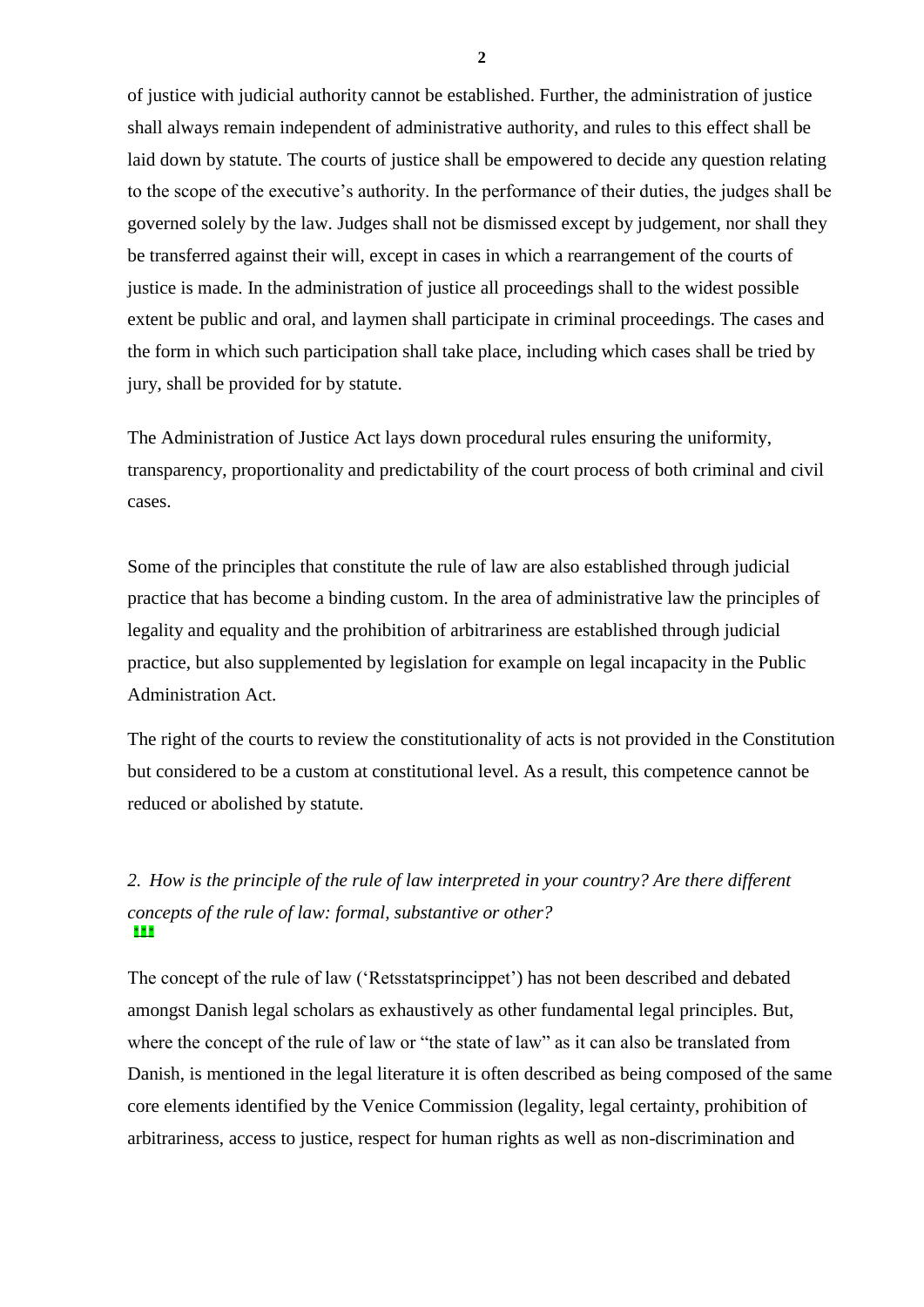equality before the law) which are all subject to excessive description and discussion amongst the Danish legal scholars.

In the Danish literature about constitutional law the concept of the rule of law or "the state of law" has been opposed to the "social welfare state" as a different concept used to describe the functioning of the state.<sup>1</sup> The discussion on whether the rule of law is mainly a formal concept or that it has substantive and unchangeable content is also reflected in Danish legal literature<sup>2</sup>. Danish legal tradition has long been greatly influenced by professor Alf Ross who is presumed to accede to the Scandinavian legal realism inter alia in his principal work "On law and justice" from 1953. Thus, traditionally there has been a tendency towards viewing the rule of law as a formal concept.

*3. Are there specific fields of law in which your Court ensures respect for the rule of law (e.g. criminal law, electoral law, etc.)?*

The Supreme Court of Denmark has competence to hear all kinds of cases and an integrated part of the hearing of cases is to ensure that the legislation and binding customs that reflect the rule of law concept are respected. The majority of cases heard by the Supreme Court are civil cases between private parties and thus, the extent of judicial practice from the court regarding the interpretation and application of these principles is limited.

*4. Is there case-law on the content of the principle of the rule of law? What are the core elements of this principle according to the case-law? Please provide relevant examples from case-law.*

judgment to specify its view on the application of a specific statute or how previous case-law While it is not uncommon for the Supreme Court or the lower courts in the grounds of a or preparatory works are understood, there is not a tradition for the Danish courts to make general statements on the content of present law unless it is linked to the legal problem in the specific case the court is hearing.

This is part of the reason why there is no Danish case law where Danish courts come forward with theoretic elaborations on the substance and limits of the concept of the rule of law as a

 $\overline{a}$ 

<sup>&</sup>lt;sup>1</sup> Henrik Zahle, "Dansk Forfatningsret - Institutioner og regulering", 2001, p. 36-38 og p. 125-127.

 $^{2}$  Anders Henriksen, "Antiterroren, retsstaten og demokratiet", 2011, p. 71-75.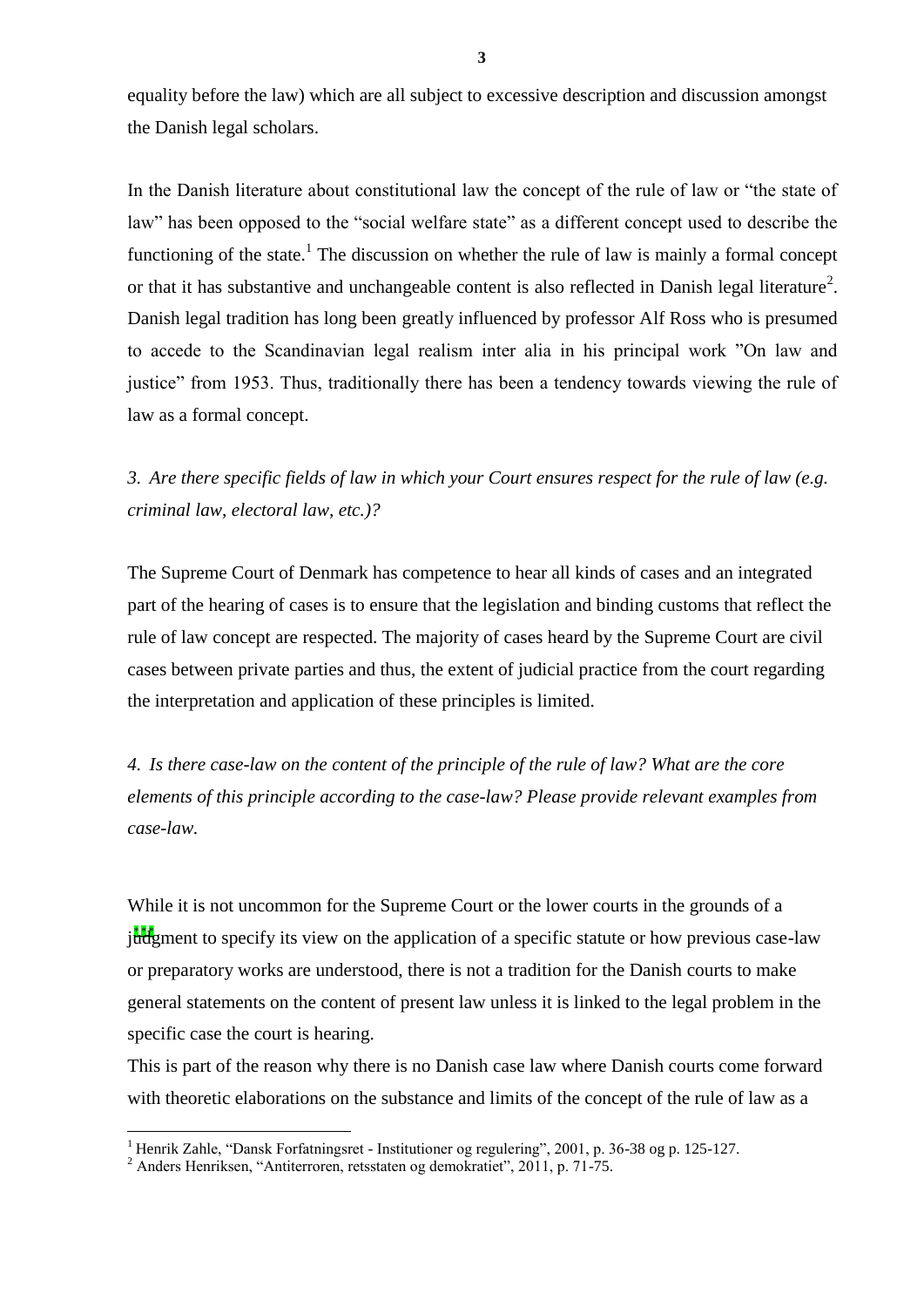whole.

Danish court's decisions deal with the legislation that reflects elements of the concept. The most famous example is perhaps the Tvind Case where the Supreme Court in a judgement of 19 February 1999 (UfR 1999 p. 841 (UfR is the Danish Weekly Law Gazette) established, by 11 votes to 0, that Parliament and Government had violated the Constitution when they adopted the "Tvind Act", which deprived a number of private schools operated by Tvind the possibility - on an equal footing with similar schools - of obtaining financial support from the Government, without regard to whether or not the Tvind schools met the criteria found in the Act.

*5. Has the concept of the rule of law changed over time in case-law in your country? If so, please describe these changes referring to examples.*

*6. Does international law have an impact on the interpretation of the principle of the rule of law in your country?*

Answers to questions 5. and 6:

Se the answer to question 1.

 $\overline{a}$ 

membership of the European Union are examples of this<sup>3</sup>. The following quote from Supreme Additionally, the concept of the rule of law or rather the principles that this concept consist of are applied consistently by the courts. Generally, legal scholars agree that the Supreme Court's position in society as a third power of state with the function of monitoring and controlling the two other powers of state - the parliament and the government - has become more prominent and visible inter alia with the judgement in the Tvind-case that is mentioned above. Also the Supreme Court's judgments in 1996 and 1998 concerning the constitutionality of Danish Court Justice Jens Peter Christensen about the practice of the Supreme Court in the recent decades illustrate the common view of this development<sup>4</sup>:

"This change is primarily a result of a Danish domestic development, but it is consisting with an international trend, according to which the setting aside by courts of decisions made by the highest political organs of state are no longer rare. (...)

Moreover, the Supreme Court's review of administrative decisions has developed and

<sup>3</sup> UfR 1996.1300 H (Ugeskrift for retsvæsen, side 1300) and UfR 2011.984 H (Ugeskrift for Retsvæsen, side 984).

<sup>&</sup>lt;sup>4</sup> Jens Peter Christensen, "The Supreme Court of Denmark", 2015, p. 29-30.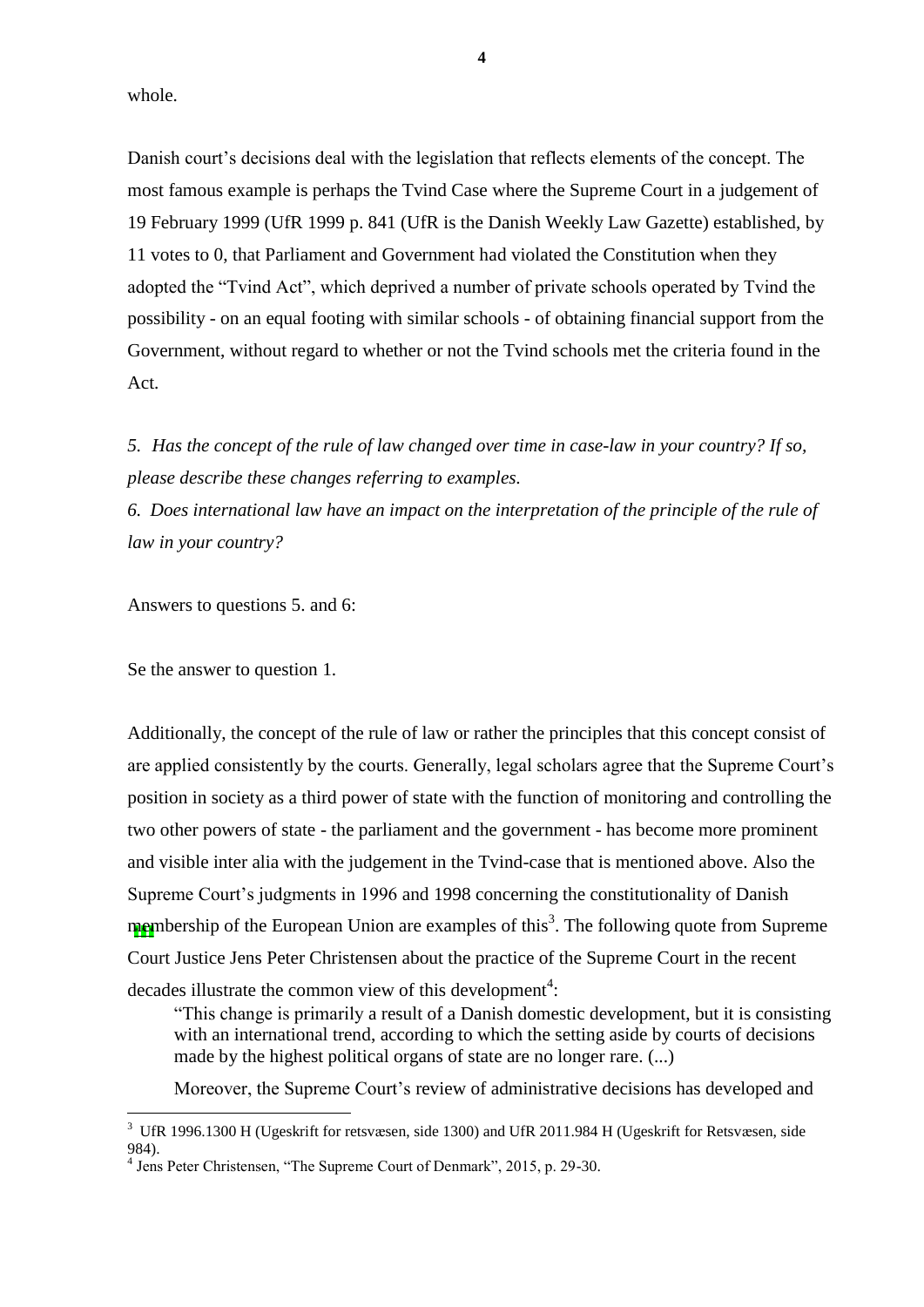become more comprehensive and intensive. In recent decades, the development in this respect has grown as a continuation of a long-term trend in which the Supreme Court has played an important role in developing the law. At the same time, the Court has maintained a down-to-earth, pragmatic and practical approach to the questions before it.

As a particular aspect of court review of decisions by other powers of state, there is now the additional responsibility of monitoring compliance with the international obligations that Denmark has undertaken in the field of Human Rights. In this area, scrutiny of the provisions of the European Convention on Human Rights, in interplay with the socalled dynamic style of interpretation by the European Court of Human Rights, has brought the Supreme Court into a more conspicuous position vis-a-vis both Government and Parliament."

#### **II. New challenges to the rule of law**

*7. Are there major threats to the rule of law at the national level or have there been such threats in your country (e.g. economic crises)?*

*8. Have international events and developments had a repercussion on the interpretation of the rule of law in your country (e.g. migration, terrorism)?*

Even though there has been an economic recession in Denmark following the global economic/financial crisis in 2008 this has not posed a major threat to the way the concept of the rule of law is incorporated in the Danish society and in Danish law.

A topic that has been actively debated amongst e.g. politicians is the influence on the concept of the rule of law - namely the principle of legal security - by new legislation that has been adopted following the larger flows of refugees that have moved through Europe and Denmark.

full days of commencement of the deprivation of liberty, and the court shall rule on the Two much debated newly adopted legislations are two amendments to the Aliens Act. Firstly, an amendment of section 37 in the Aliens Act which establishes that an alien deprived of his liberty must, if he has not already been released, be brought before a court of justice within 3 lawfulness of the deprivation of liberty and its continuance. The amendment of this provision determines that the time limit of three full days can be suspended under special circumstances.

Second is the much debated, so-called "jewelry-act". This amendment to the Aliens Act establishes statutory authority for the police to seize cash and valuables from asylum seekers to cover the expenses for the maintenance of the asylum seeker and his or her family, including expenses for health care and accommodation.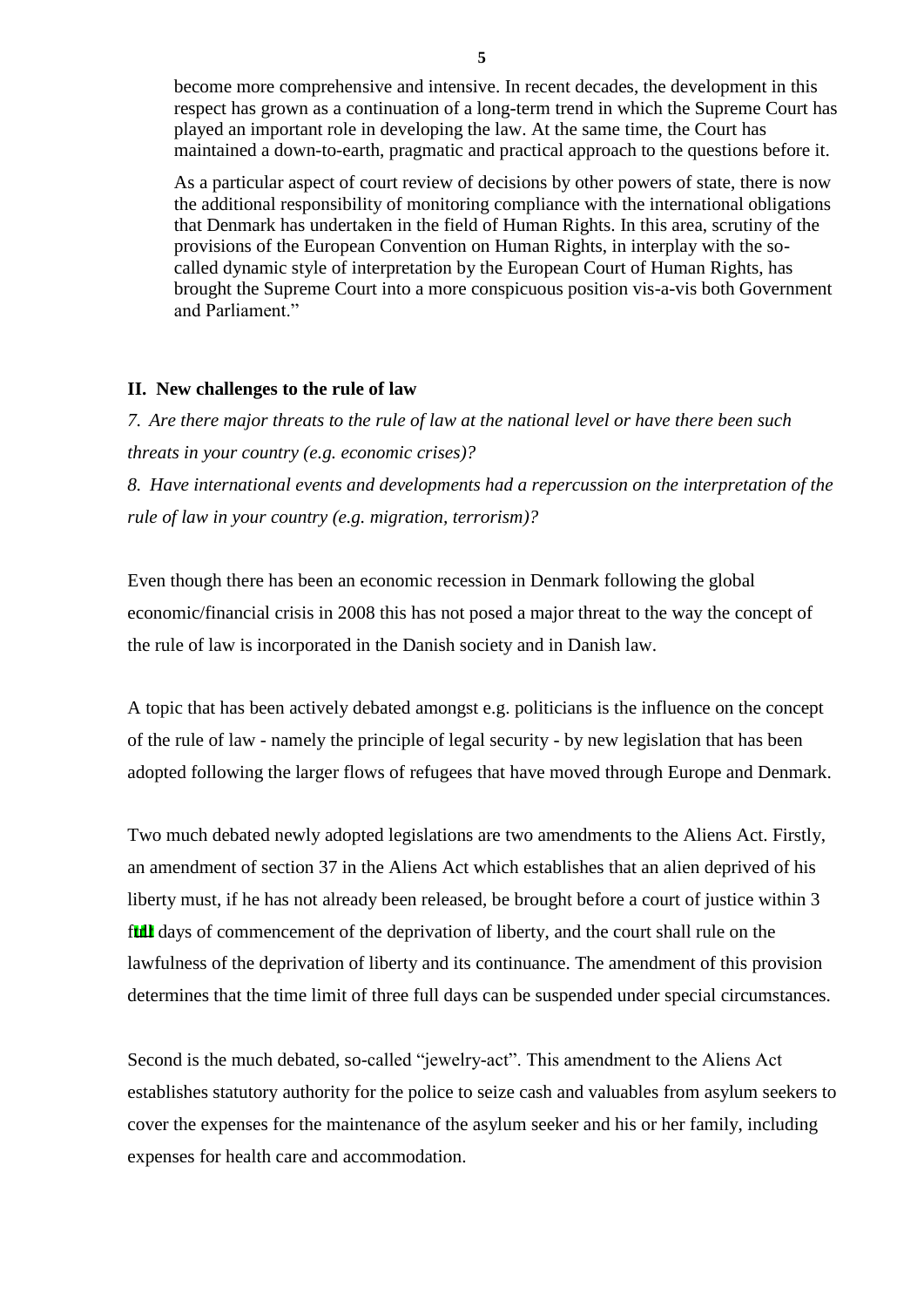Both provisions came into force only about a year ago and none of them have been the subject of a trial before the Supreme Court yet.

*9. Has your Court dealt with the collisions between national and international legal norms? Have there been cases of different interpretation of a certain right or freedom by your Court compared to regional / international courts (e.g. the African, Inter-American or European Courts) or international bodies (notably, the UN Human Rights Committee)? Are there related difficulties in implementing decisions of such courts / bodies? What is the essence of these difficulties? Please provide examples.*

In its interpretation of individual rights the Supreme Court usually strives to interpret Danish legislation in conformity with e.g. the practice from the European Court of Justice and the European Court of Human Rights. There are examples though, where an international or regional court has come to another decision than the Supreme Court. To mention a few much debated cases:

term not exceeding two years." In July 1985, Danish journalist Jens Olaf Jersild interviewed a group of radical youths from a group, the Greenjackets, as part Danmarks Radio's Sunday News Magazine. The interview, which was broadcast via radio, featured several clips of Greenjacket members making derogative statements about minority racial groups and immigrants. Jersild and Lasse Jensen, the head of Danmarks Radio's news section, were later convicted of aiding and abetting the Greenjackets in publishing racist statements and were ordered to pay a fine pusuant to the Danish Criminal Code section 266(b). Section 266(b) states "[a]ny person who, publicly or with the intention of disseminating it to a wide circle of people, makes a statement, or other communication, threatening, insulting or degrading a group of persons on account of their race, colour, national or ethnic origin or belief shall be liable to a fine or to imprisonment for a

The Supreme Court upheld the lower courts conviction. One of five judges had a dissenting opinion finding it inadvisably to convict the journalists inter alia with reference to the principle of freedom of expression. The European Court of Human Rights later held that the Danish Court's ruling violated Jersild and Jensen's freedom of expression, which is protected under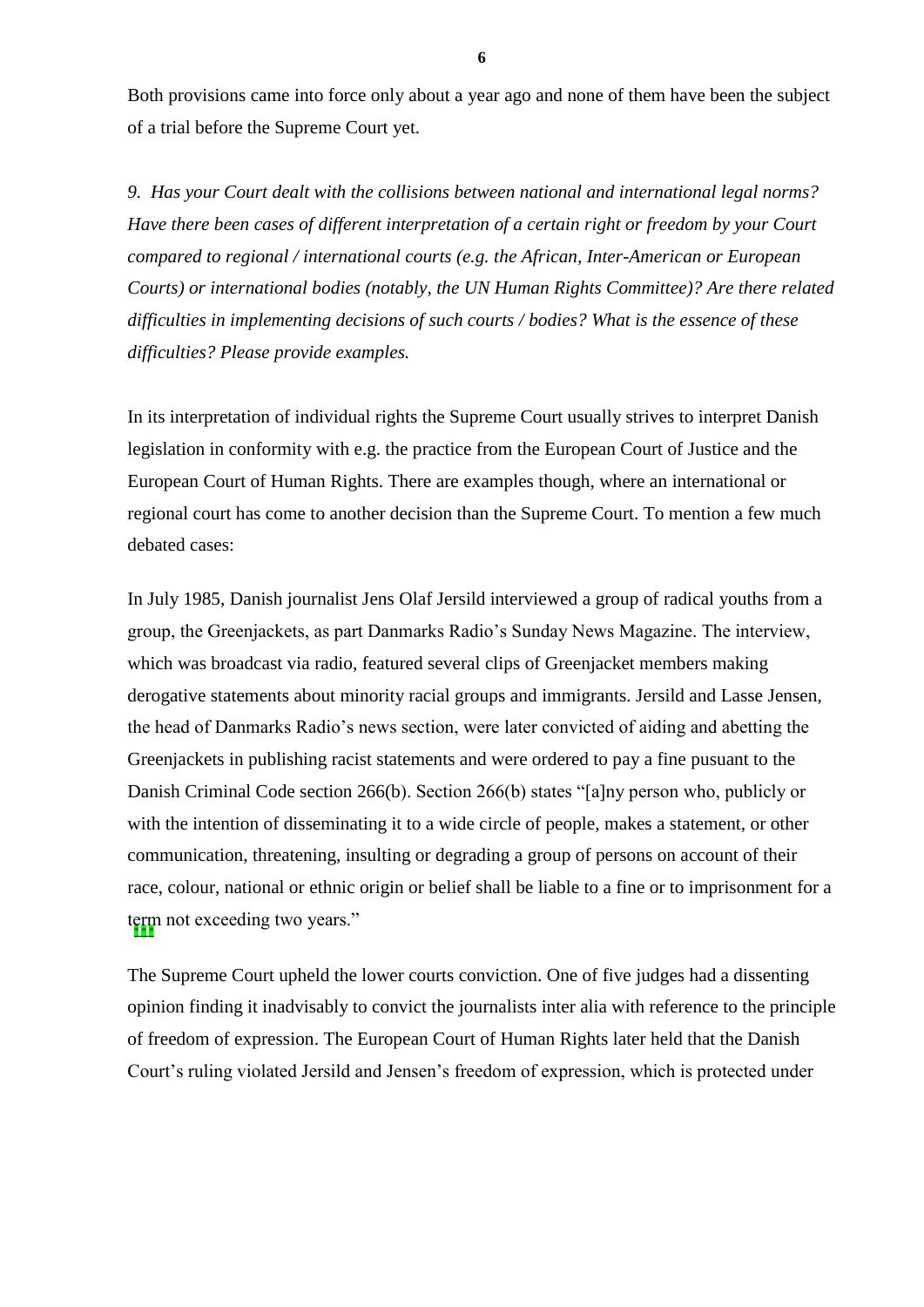**7**

Article 10 of the European Convention on Human Rights.<sup>5</sup>

In January 2006, the European Court of Human Rights held that it was a violation of the European Convention that two Danish workers had been dismissed for refusing to become a member of the then General Workers' Union (Specialarbejderforbundet i Danmark, SiD) (now 3F) although SiD had concluded a closed-shop agreement in both cases. The High Court of Eastern Denmark had concluded that an interpretation of relevant case-law from the European Court of Justice did not establish with the necessary certainty that the Danish Act on Protection against Dismissal due to Association Membership was at variance with Article 11 of the Convention. The Supreme Court $<sup>6</sup>$  had upheld the High Courts judgment with the following</sup> reasons:

"Act no. 285 of 9 June 1982 on Protection against Dismissal due to Association Membership was passed notably in order to comply with the negative right to freedom of association to the extent that such an obligation could be established according to the interpretation of Article 11 of the Convention given by the Court of Human Rights in the Young, James and Webster v. the UK judgment, Series A no. 44 (British Rail). As stated in the Supreme Court's judgment of 6 May 1999 [see paragraph 21 below], the latest judgments of the Court of Human Rights provide no grounds for a different assessment of the lawfulness of closed-shop agreements and their consequences from that appearing in the British Rail judgment. In addition, section 2, subsection 2, of the Act on Protection against Dismissal due to Association Membership of 9 June 1982 raises no doubts as to its compatibility with this judgment."

**111** without notice because he had still not joined SiD after three weeks' employment. In the case The European Court of Human Rights concluded that both applicants were compelled to join SiD, 'which struck at the very substance of the freedom of association guaranteed by Article 11' (quotation from the judgment). Thus the Court finally concluded 'that Denmark had failed to protect the applicants' negative right to trade union freedom and that there had, therefore, been violation of Article 11 in respect of both applicants'. The European Court of Human Rights placed emphasis on the facts that at the time of the complaint, part of SiD's membership dues went to the Social Democratic Party and that one of the workers had been dismissed of the other worker, a gardener, the judges found that if he had joined a different union, it would still be difficult for him to find a new job in the horticultural sector as closed-shop agreements are very common in this sector.

 $\overline{a}$ 

<sup>5</sup> UfR 1989.399 (Ugeskrift for Retsvæsen 1989, side 399) and European Court of Human Rights case 15890/89, *Jersild v. Denmark* .

<sup>6</sup> UfR1999.1496 H, (Ugeskrift for Retsvæsen, side 1496) and European Court of Human Rights cases 52562/99 and 52620/99, *Sorensen and Rasmussen v. Denmark.*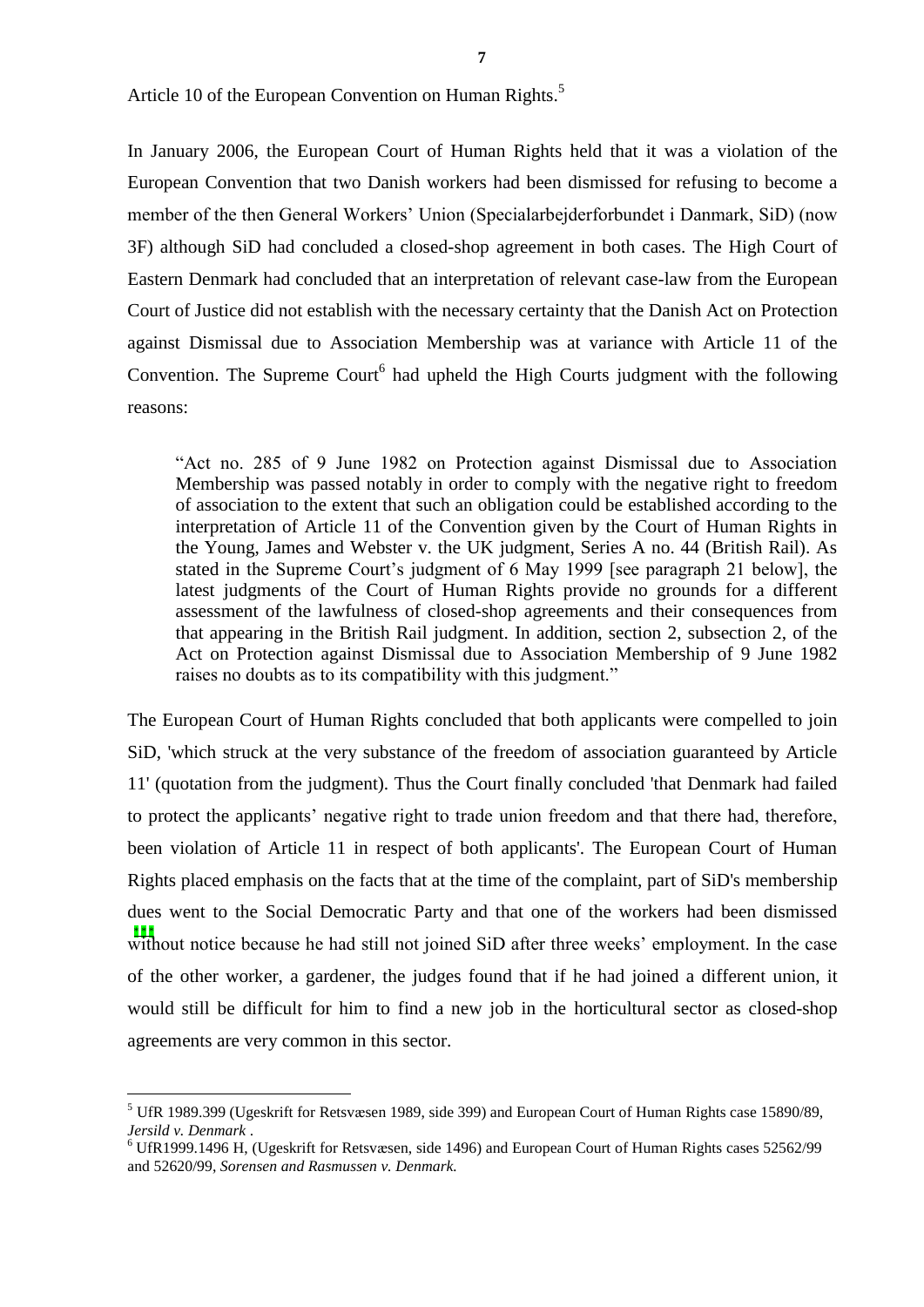### **III. The law and the state**

*10. What is the impact of the case-law of your Court on guaranteeing that state powers act within the constitutional limits of their authority?*

The Supreme Court has only once explicitly struck down a provision in a statute as being unconstitutional in the 'Tvind' case that is described above.

Generally, the judgments of the Supreme Court are well-respected and this important judgement is no exception. However, this judgment concerns a very specific situation and legislation with a very narrow scope and thus, the impact of the judgment is first and foremost in reinforcing the Supreme Court's role to monitor and control the two other powers of state.

*11. Do the decisions of your Court have binding force on other courts? Do other / ordinary courts follow / respect the case-law of your Court in all cases? Are there conflicts between your Court and other (supreme) courts?*

The Supreme Court's judgments are binding for all other Danish courts and its practice is followed duly.

*12. Has your Court developed / contributed to standards for law-making and for the application of law? (e.g. by developing concepts like to independence, impartiality, acting in accordance with the law, non bis in idem, nulla poena sine lege, etc.).*

The rules regarding publication of a draft bill are determined on a customary basis and the The preparation of a draft bill by the ministries is mostly regulated by customs. The parliamentary law making process and the governing principles hereof are found in the Constitution (cf. the answer to question 1) and in the Rules of Procedure for the Parliament. rules regarding publication of a bill that hase been approved by the Parliament are laid down in the Act on "Lovtidende" (the Danish Legal Gazette).

There is very limited case-law regarding the application and adherence to these rules. An area where case-law has played a role is in respect to the interpretation of section 22 in the Constitution. Section 22 establishes that an act must be published before it takes effect for citizens.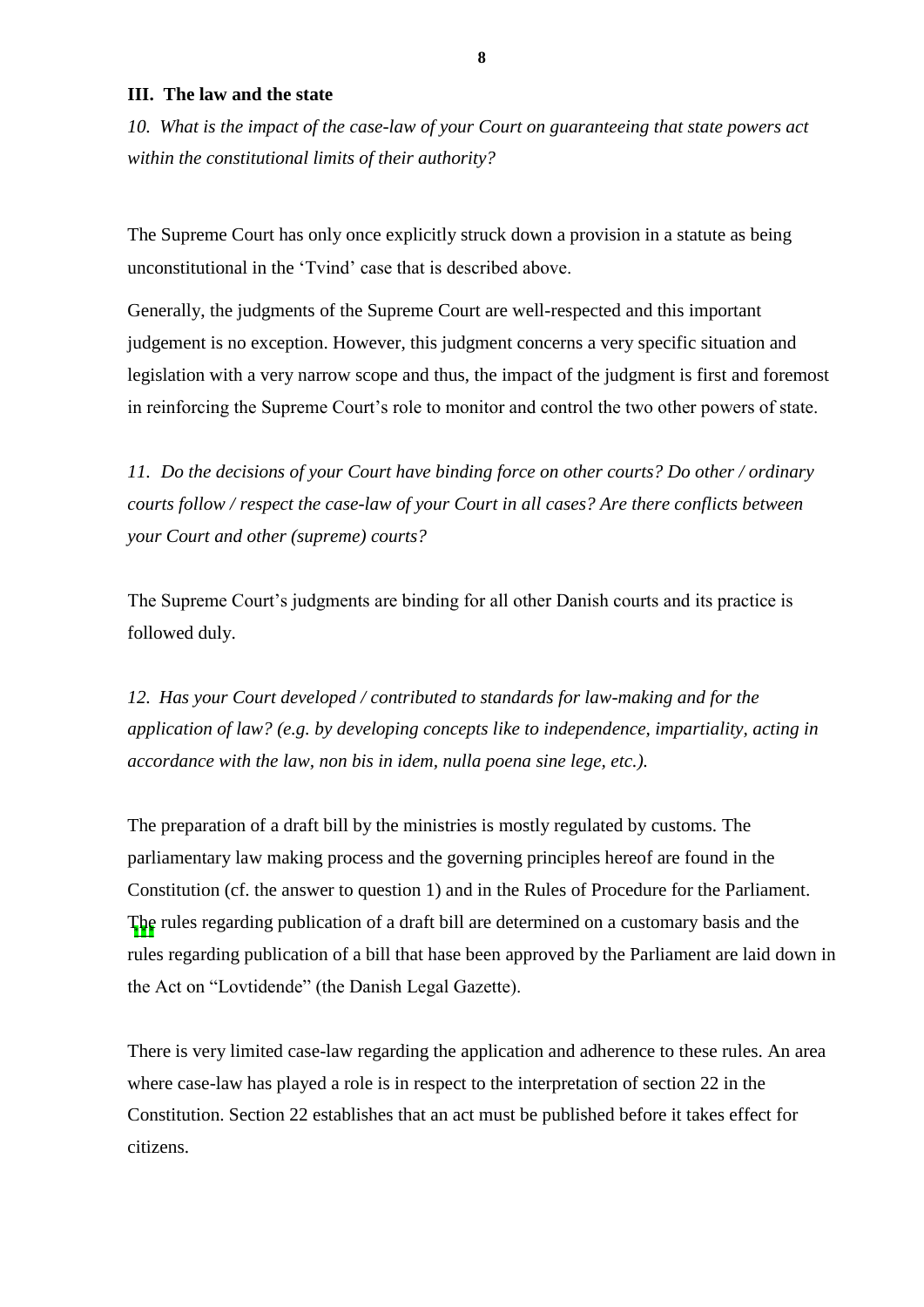With regard to the application of law the Supreme Court has played an important role namely in the development of basic concepts within the administrative law area. This is especially regarding tax-cases but also cases about public employees, aliens or cases about basic concepts such as the obligation for a public authority to give reasons for its decisions, equality and the obligation to consult with the party before deciding the case.

*13. Do you have case-law relating to respect for the rule of law by private actors exercising public functions?*

The courts have in some cases examined whether private or semi-private institutions which exercise public functions were subject to the same principles in their operations as public authorities. In a case from 1975 the High Court of Western Denmark ruled that a concessionary power supply company was subject to the principle of legal equality with respect to the consumers because it had a monopoly position.<sup>7</sup> The Eastern High court ruled in 1977 that the unemployment funds offices also were subject to the principle of legal equality with respect to the job placing of their members because the management of this function was based on a special permission from the authorities. $8<sup>8</sup>$ 

*14. Are public officials accountable for their actions, both in law and in practice? Are there problems with the scope of immunity for some officials, e.g. by preventing an effective fight against corruption? Do you have case-law related to the accountability of public officials for their actions?* 

The only immunities from criminal and civil proceedings granted in Danish legislation are the following:

- The immunity of the queen and her children pursuant to section 13 of the Constitution and the Danish Lex Regia (Kongeloven) from 1665.
- \* \* \* The immunity of the members of the Parliament established in section 57 of the Constitution. Pursuant to section 57 no member of the Parliament shall be prosecuted or imprisoned in any manner whatsoever without the consent of the Parliament, unless he is taken in flagrante delicto. Outside the Parliament no member shall be held liable for his utterances in the Parliament save by the consent of the Parliament.
	- The immunity of diplomatic personnel from other states pursuant to the Vienna

 $\overline{a}$ 

 $7$  UfR 1975.248 (Ugeskrift for Retsvæsen 1975, side 248).

 $8$  UfR 1977.788/2 (Ugeskrift for Retsvæsen 1977, side 788/2).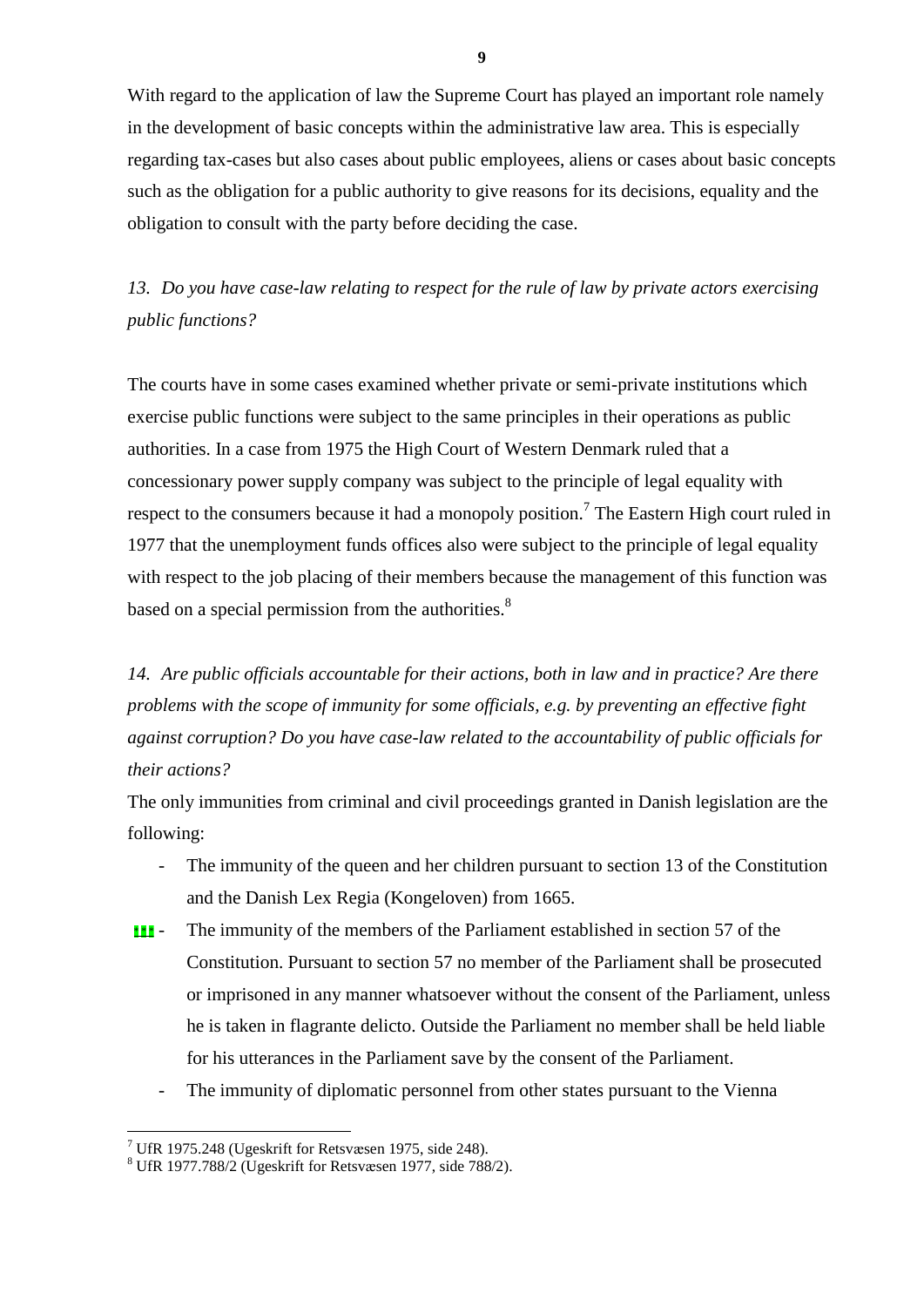Convention on Diplomatic Relations from 1961 which have been incorporated into Danish legislation by law, as well as the immunity of other personnel (e.g. people working for international institutions etcetera in Denmark) that a granted a similar status by law.

Other public officials such as judges, policemen or public officials working in the ministries etc. are not subject to immunity. Ministers are only immune if they are also members of the Parliament and thus encompassed by section 57 in the Constitution.

The Danish Criminal Code chapter 16 lays down the rules regarding offences committed while exercising a public function. Those are rules prohibiting inter alia bribery, misuse of power, extortion as well as unlawful reproduction of confidential information and repeated carelessness or breach of duty.

There are more than a few examples of Danish courts having heard cases regarding the offenses in chapter 16 of the Criminal Code. One example is a case from 2012 where a police officer was sentenced in the High Court of Western Denmark with prison in 60 days for passing information to a suspect who was under investigation in a case about illegal weapons.<sup>9</sup> In a case from 1994 the Eastern High Court of Denmark sentenced a candidate for the municipal election with day fines because she had received -unwarranted - free advertising spots from the local radio station.<sup>10</sup> In this case the candidate had not been in bad faith to begin with but when she realized that the advertising spots were illegal, she had failed to react.

# **IV. The law and the individual**

*15. Is there individual access to your Court (direct / indirect) against general acts / individual acts? Please briefly explain the modalities /procedures.*

#### \* \* \*

 $\overline{a}$ 

To have capacity to sue in Denmark it is required that the claimant has a "legal interest" in the outcome of the specific case. The concept of "legal interest" covers that the claimant must have an 'actual' and 'current' interest in the outcome of the specific case. The concept has been subject to a more expansive interpretation by the Supreme Court in cases that could have an outcome which will impact the public as such. An example of this is a case where the

 $9$  UfR 2010.2278 V (Ugeskrift for Retsvæsen 2010, side 2278).

 $^{10}$  UfR 1994.773/1 (Ugeskrift for Retsvæsen 1994, side 773-1).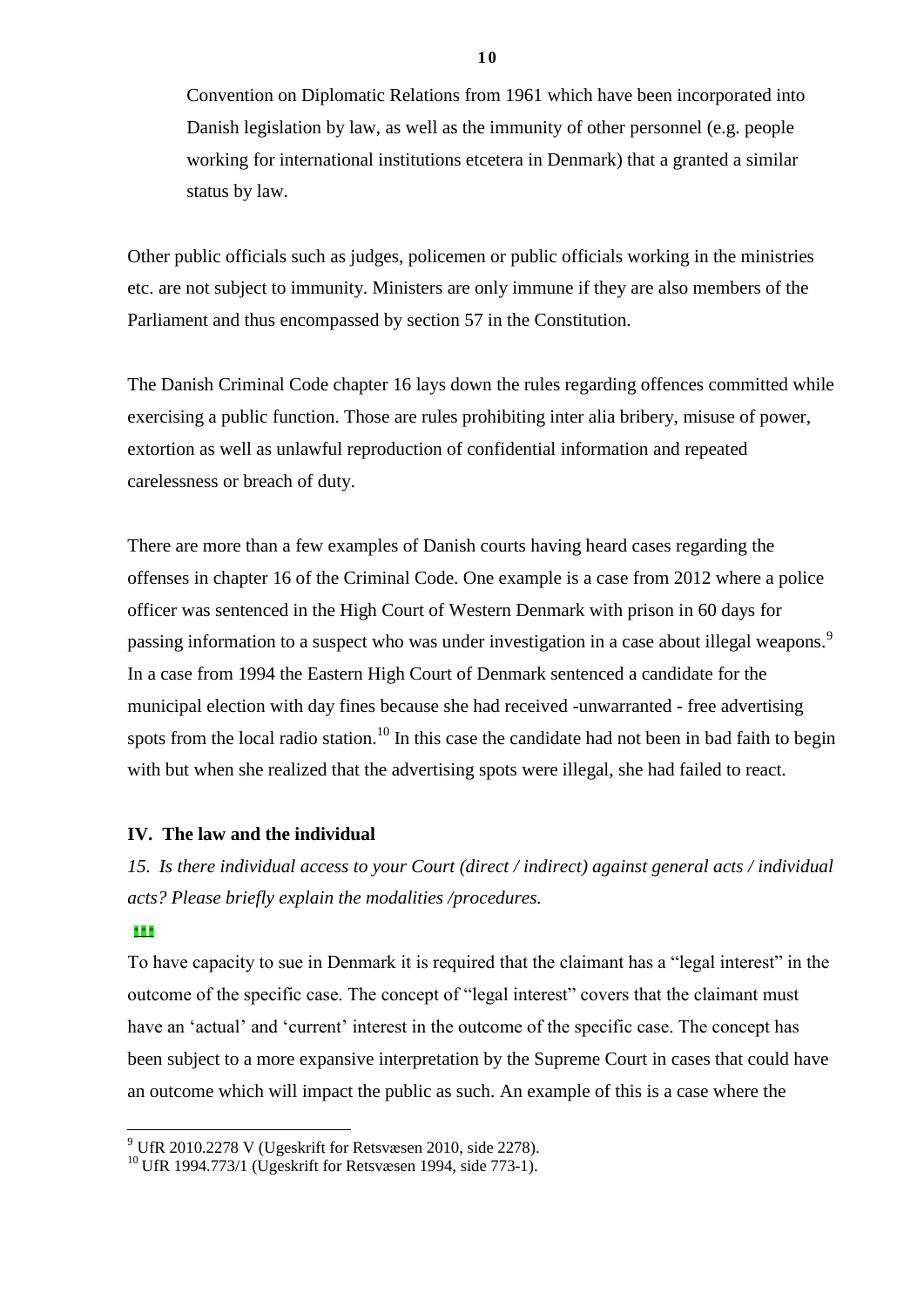Supreme Court considered the issue of whether the Maastricht Treaty was rightly implemented in conformity with section 20 of the Constitution or whether such implementation required an amendment of the Constitution and a similar case about the implementation of the Lisbon Treaty. In the latter of these cases the Supreme Court stated with regard to the question on whether there was capacity to sue for a group of citizens:

"The Parties, thus, disagree on the significance relative to s. 20 of the Constitution of the amendments made to the competence and voting rules of the EU institutions in the Lisbon Treaty. This disagreement concerns the legislative competence within a number of general and important spheres of life and, thus, matters which are of far-reaching importance to the general Danish population. Due to the general and far-reaching importance of the dispute, the Appellants have a significant interest in having their claim heard. To make access to judicial review conditional on new acts being adopted under the new treaty provisions which have a specific and real impact on the Appellants would not provide a better basis for review of the dispute.

Consequently, the Supreme Court finds that the Appellants have the requisite legal interest in having their claim heard. With regard to the issue of the capacity to sue, it is accordingly unnecessary to consider the significance of the other grounds cited by the Appellants to support their claim that the procedural rules in s. 20 should have been followed."

Usually, a person who is subject to an individual act in the form of a decision by a public authority will have an 'actual and current' legal interest in the outcome of the case. In regard to the access to take legal action against general acts (meaning legislation or ministerial orders etc.) the person who wishes to take legal action must be able to prove that he or she has a 'actual and current' interest in the outcome of the question of the legality of the specific legislation.

*16. Has your Court developed case-law concerning access to ordinary / lower courts (e.g. preconditions, including, costs, representation by a lawyer, time limits)?*

# \* \* \*

The rules regarding the access to bring a case before the lower courts are all laid down in the Administration of Justice Act and as such they are intensively regulated by statutory legislation. Where the Administration of Justice Act leaves room for interpretation the courts come into play though, and fill out the (few) gaps in the legislation. As described above the courts have developed the condition for capacity to sue "legal interest". Before the adoption of the Administration of Justice Act in 1919 some of these principles were already established by the courts practice or instructions e.g. the principle of hearing cases orally before the Supreme